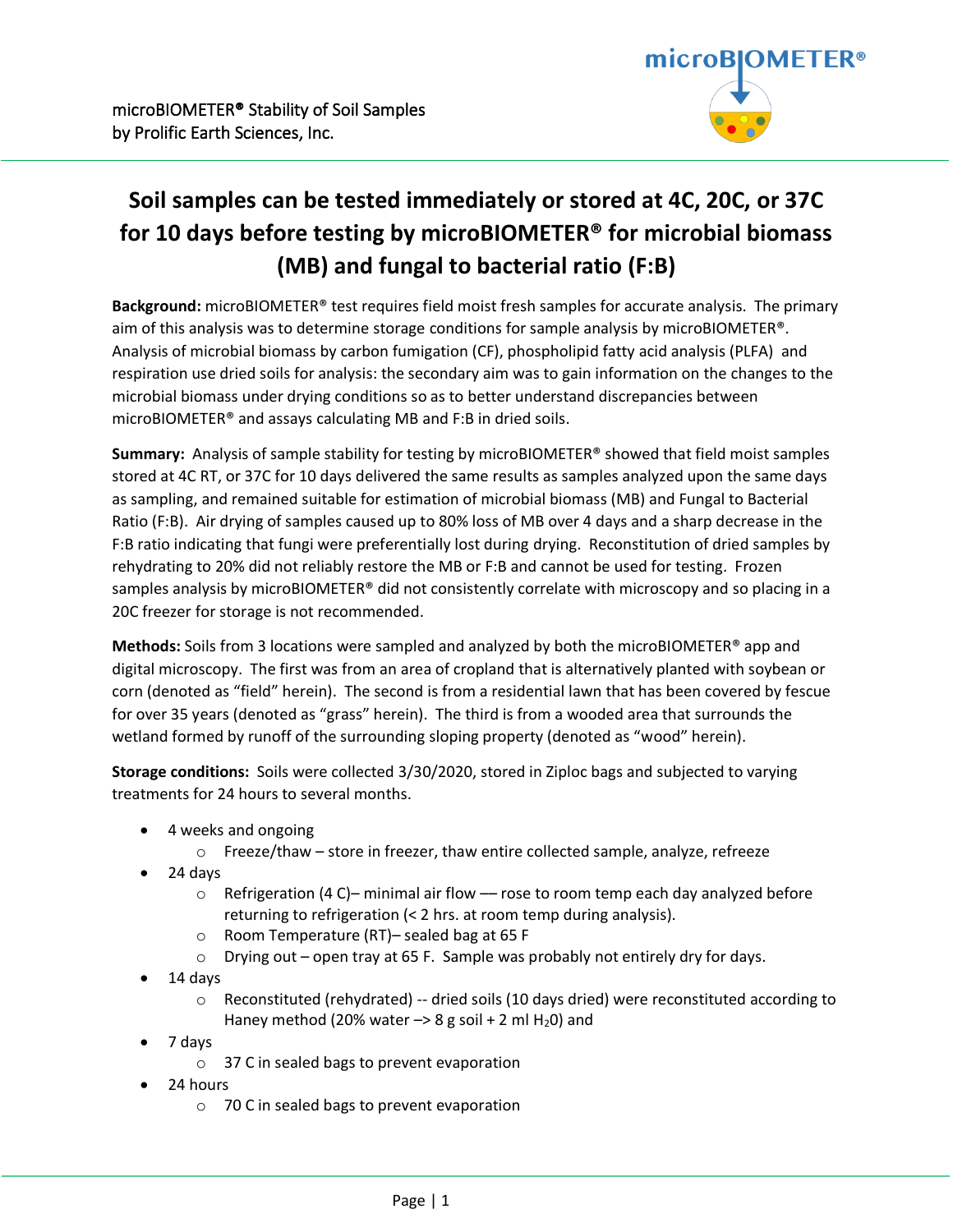

#### **ANALYSIS**

The microBIOMETER® extraction procedure was used to isolate soil microbes. Briefly ½ cc of sifted field moist soil was added to 9.5 ml of microBIOMETER extraction fluid and whisked for 30 seconds with the microBIOMETER® whisker. After settling for 20 minutes, the extract was analyzed by placing 6 drops on the microBIOMETER® test card and soil microbial biomass carbon (MBC, in units  $\mu$ g C g<sup>-1</sup> soil) and fungal:bacterial ratios (F:B) were estimated using microBIOMETER® smartphone application. With the microBIOMETER® app, F:B is determined colorimetrically.

#### **RESULTS**

### **4C and RT CHANGES IN MICROBIAL BIOMASS BY microBIOMETER® "MBC" OVER TIME**

Below are the results of soils measured with microBIOMETER® as microbial biomass carbon " MBC". Day zero is when the soils were collected and percent change over 24 days is displayed. The graphs illustrate that the soil sample reads consistently with microBIOMETER® for 10 days at 4C and RT. We conclude that samples may be assayed for MB in samples stored at RT and 4C for 10 days.



## **DRIED SOIL CHANGES IN MICROBIAL BIOMASS BY microBIOMETER® "MBC" OVER TIME**

Soil was placed in plastic weigh boats and allowed to dry at 20 C over the indicated time. The % water of the samples was never measured, but as there was much rain at the time of collection all samples were moist and presumably they dried at various rates over 5-7 days. microBIOMETER® shows a steep drop in MB over the first 4 days and both record a MB loss of 40% or greater. We conclude that microBIOMETER® testing should not be performed on dried out samples.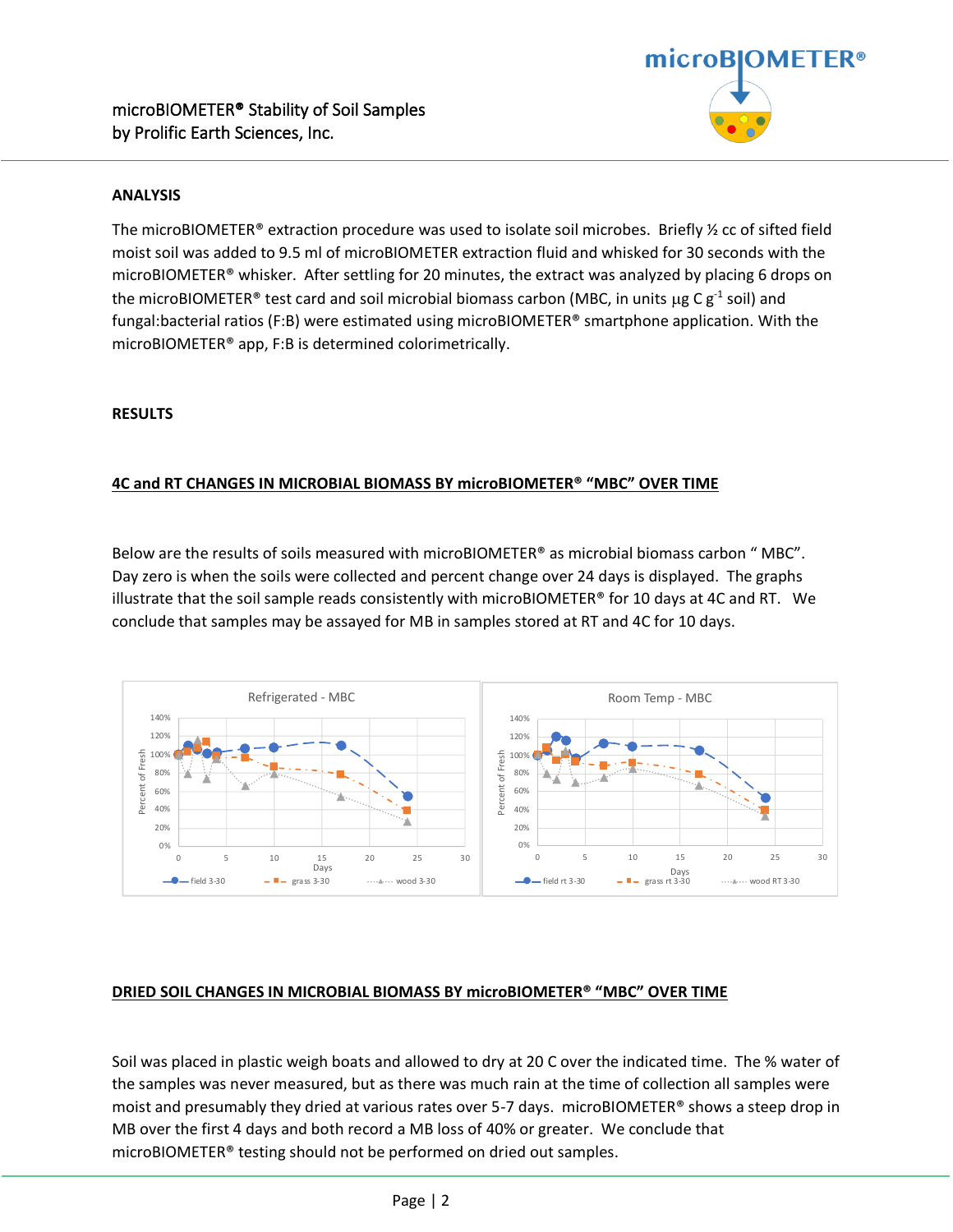



### **RECONSTITUTION OF DRIED SOILS DOES NOT RESTORE THE ORIGINAL POPULATION**

Because respiration assays claim that respiration over 24 hours significantly correlates with MB, on day 10 we reconstituted the dried soils to 20% water. As shown below this resulted in a highly variable return of microbial biomass as assayed microBIOMETER®. Below is depicted the recovery after reconstitution. Day -1 represents the MBC measured on the day the soils were sampled. Day 0 is the value after 10 days of drying at room temperature.



Recovery of grass soil was the greatest, with MBC overshooting the value for fresh soil within one day of rehydration. Field soil recovered to 80% of the fresh value within one day, the usual time allowed for soil reconstitution when used in the Haney test. Soil from the wooded area did not recover at all. We conclude that drying significantly affects the ability to accurately measure microbial biomass. Because both the carbon fumigation and phospholipid fatty acid methods of estimating MB use dried soil, we question whether these methods are measuring the actual MB present in field moist conditons.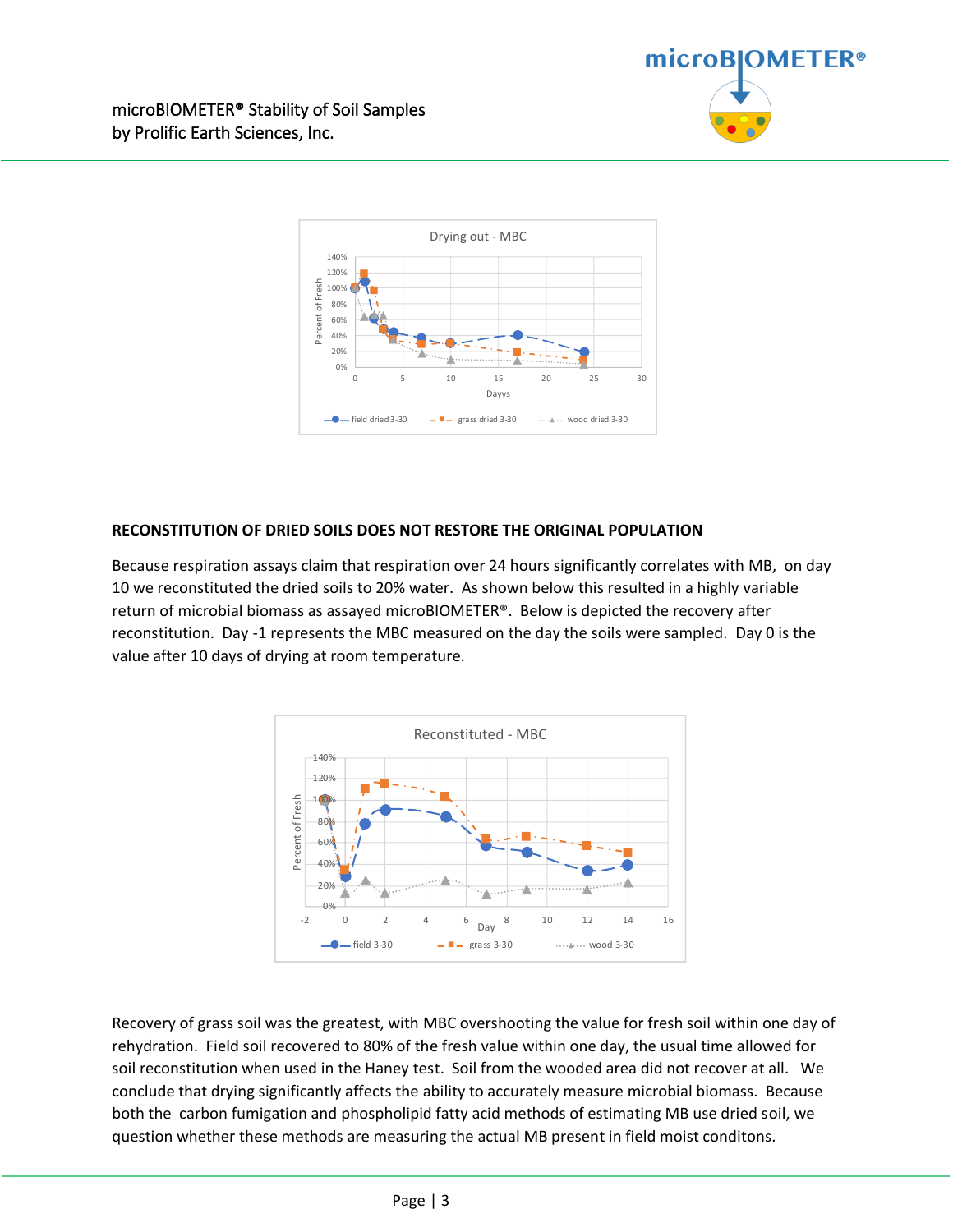

## **4C, and RT CHANGES IN FUNGAL:BACTERIAL RATIOS BY microBIOMETER® "F:B" AND DIGITAL MICROSCOPY OVER TIME**

Fungal:bacterial ratios (F:B) were determined using the microBIOMETER® app. With the microBIOMETER® app, F:B is determined colorimetrically.

As shown below, microBIOMETER® estimates for F:B stayed near the value for fresh soil for both refrigerated and room temperature treatments for 10 days. There is ±0.5 variability in the microBIOMETER® F:B estimate.

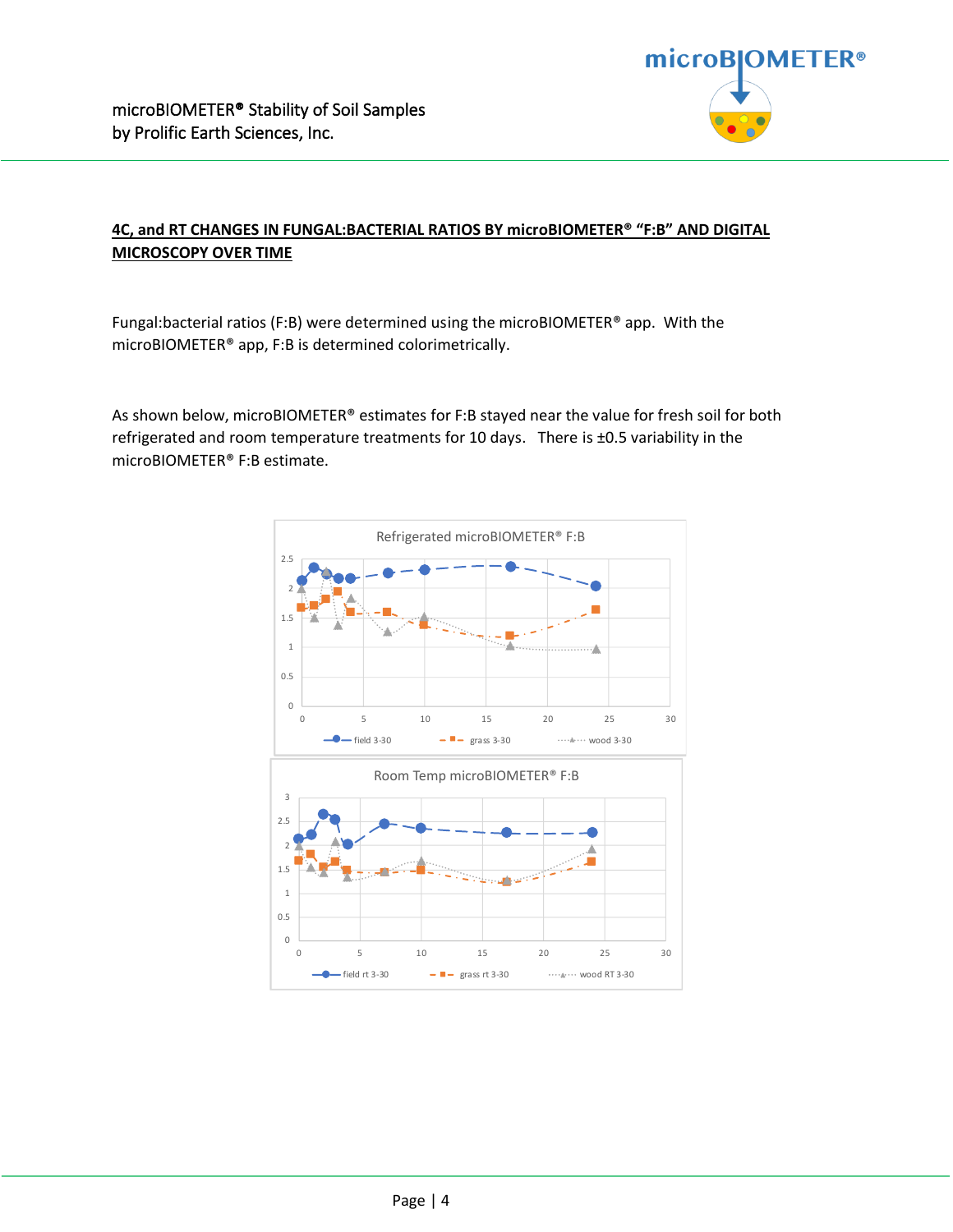## **Dried and Reconstituted CHANGES IN FUNGAL:BACTERIAL RATIOS BY microBIOMETER® "F:B" OVER TIME**

The loss of 80% of MBC as measured by microBIOMETER® appears to change the microbial population that can recover upon reconstitution to 20% wetness. Shown below, the woods sample did not recover to fresh fungal levels after reconstitution.



We conclude that fungi are more sensitive to storage conditions than bacteria and, due to great variation in MB recovery during rewetting, that dried samples do not report field soil microbial mass or composition.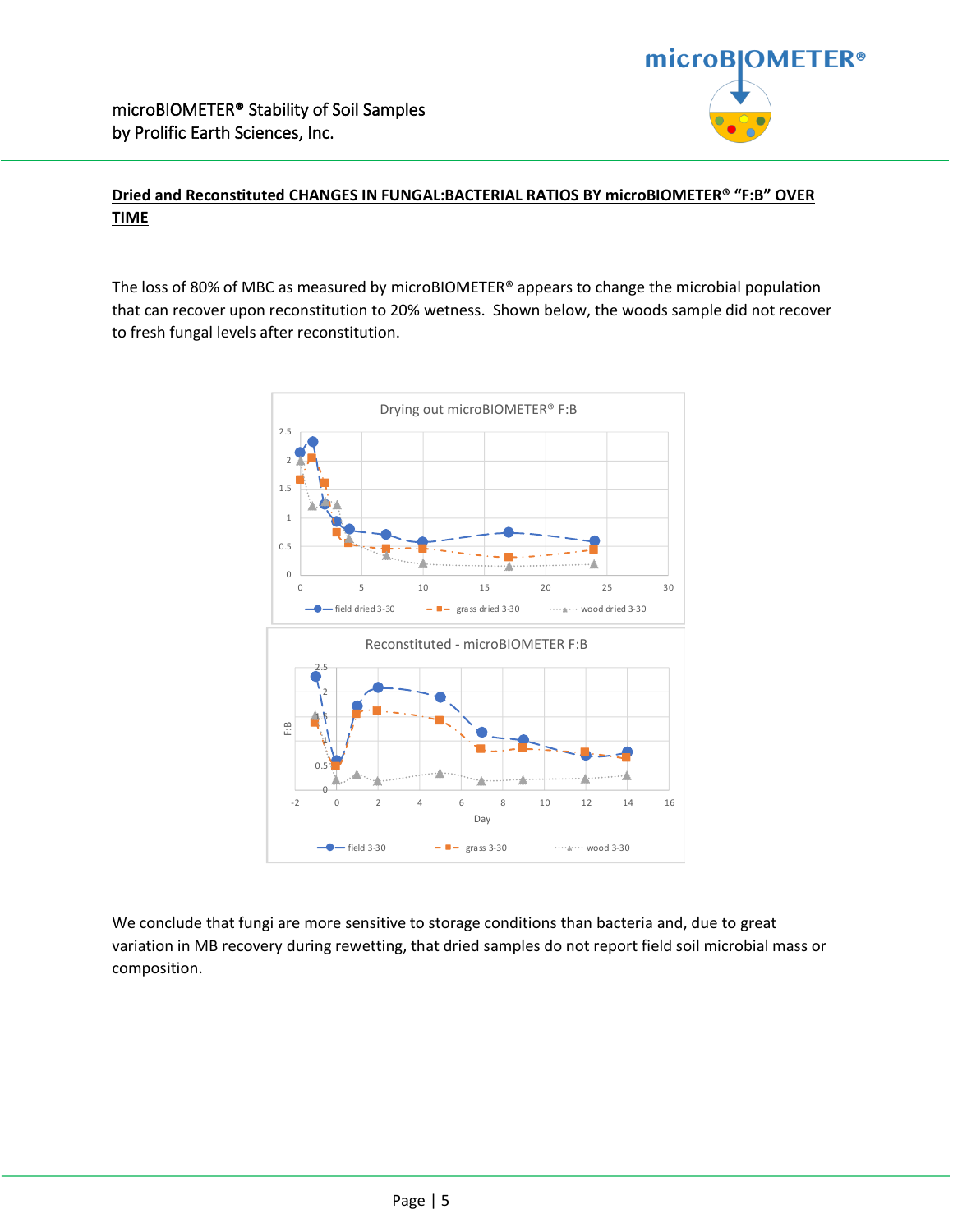

## **FREEZE THAW CHANGES IN MICROBIAL BIOMASS AND FUNGAL:BACTERIAL RATIOS BY microBIOMETER® OVER TIME**

Effect of freezing and thawing on sample integrity for microBIOMETER® assay of soils. The freezer samples showed a decline in F:B ratio by microBIOMETER® after day 7. Since refrigerated, RT and 37C samples were stable for 10 or more days for both MB and F:B, we conclude that intermitant freezing and thawing is not a viable solution for storing soil samples for microBIOMETER®. A study where samples remain frozen but not thawed is underway.